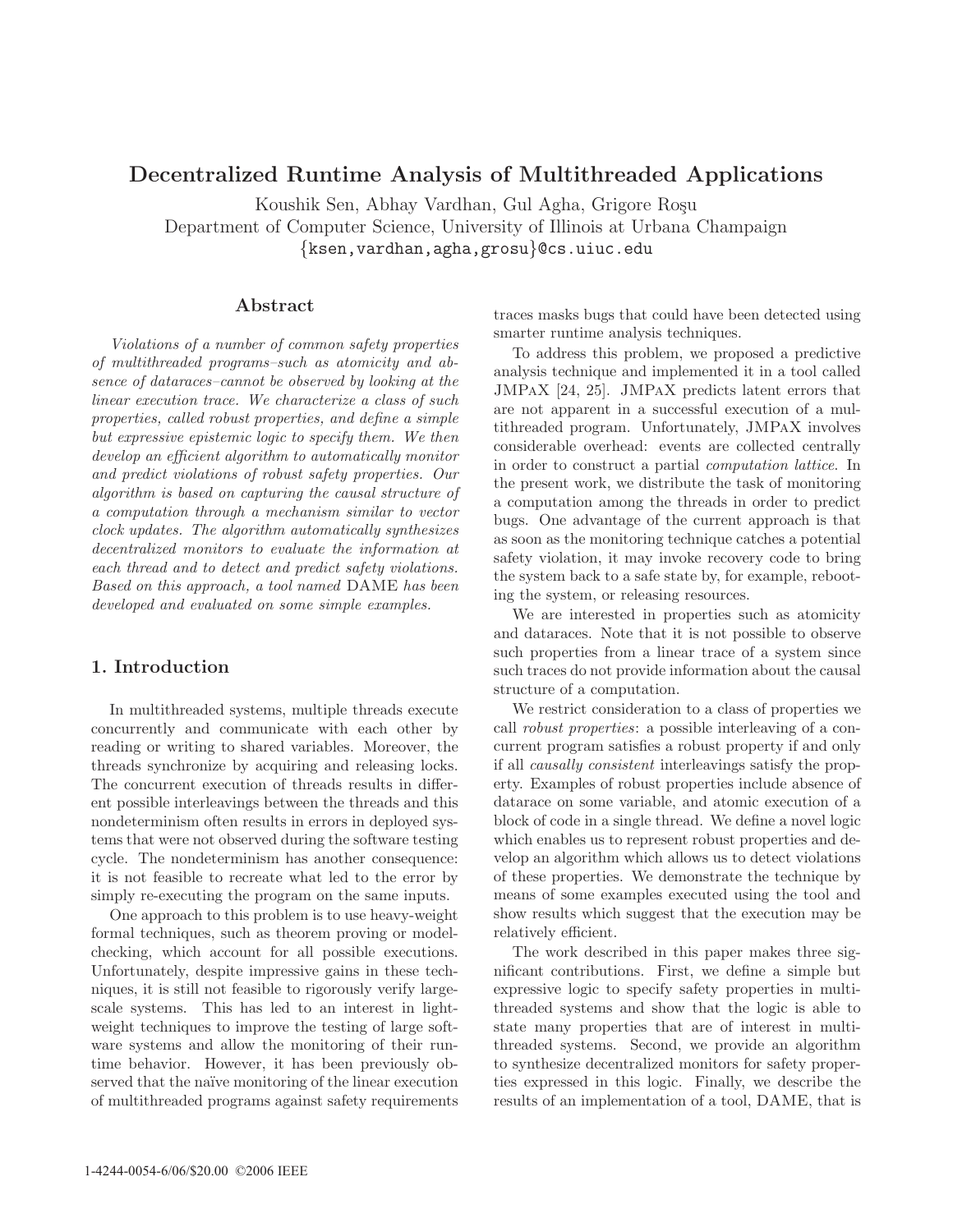based on our technique. The tool is publicly available for download [2].

# **2. Decentralized Analysis of Multithreaded Systems**

In this section we present the machinery we use. First, we formalize the notion of causality in multithreaded systems. We then introduce multithreaded temporal logic (MtTL) as an appropriate underlying formalism for expressing causal safety requirements of multithreaded systems. Finally, we present an automatic decentralized monitor generation algorithm for MTTL requirements.

### **2.1. Multithreaded Executions and Causality**

A multithreaded program consists of n threads  $t_1$ ,  $t_2, \ldots, t_n$  that execute concurrently and communicate with each other through a set of shared variables. The computation of each thread is abstracted out in terms of events, while the multithreaded computation is abstracted out in terms of a partial order  $\prec$  on events. There can be three types of events: an *internal* event, a read or a write of a shared variable. Internal events can be reads or writes of local variables. We use  $e_i^j$  to represent the  $j<sup>th</sup>$  event generated by thread  $t<sub>i</sub>$  since the start of its execution. When the thread or position of an event is not important we can refer to it generically, such as  $e, e',$  etc.; we may write  $e \in t_i$  when event  $e$  is generated by thread  $t_i$ . Let us fix an arbitrary but fixed multithreaded execution and let S be the set of all variables that were shared by more than one thread in the execution. There is an immediate notion of variable access precedence for each shared variable  $x \in S$ : we say e x-precedes e', written  $e \leq x e'$ , iff e and  $e'$  are variable access events (reads or writes) to the same variable  $x$ by different threads, and  $e$  "happens before"  $e'$ , that is,  $e$  is an access to the variable  $x$  that occurred in the multithreaded execution some time before e . This can be realized via a counter for each shared variable, which is incremented at each variable access.

Let  $E_i$  denote the set of events of thread  $t_i$  and let E denote  $\bigcup_i E_i$ . Also, let  $\leq \subseteq E \times E$  be defined as follows:

- 1.  $e \leq e'$  whenever e and e' are events of the same thread and  $e$  happens before  $e'$ ;
- 2.  $e \leq e'$  whenever there is an  $x \in S$  with  $e \leq x e'$  and at least one of  $e, e'$  is a write.

The partial order  $\prec$  is the transitive closure of the relation  $\leq$ . This partial order captures the *happens-before* relation among the events in different threads. The structure described by  $\mathcal{C} = (E, \prec)$  is called a *multi*threaded computation. Let us define  $\preccurlyeq$  as the reflexive and transitive closure of  $\leq$ . A permutation of all events in E that does not violate the multithreaded computation, in the sense that the order of events in the permutation is consistent with  $\prec$ , is called a *consis*tent multithreaded run, or simply, a multithreaded run. Any such consistent run can be a valid execution of the multithreaded program.

The definition of the happens-before relation above may look technically straightforward; however, its significance with respect to accessing and passing information in a multithreaded system should not be underestimated. Because of its crucial role in our approach to decentralized analysis and in particular in the rest of the paper, we next briefly discuss it informally, from a generic information-propagation perspective. Multithreaded systems are routinely regarded as distributed systems in which communication is realized via shared memory. Let us regard threads as agents performing their individual tasks, accumulating and passing information about the state of the system when (and only when) they access the shared variables – the only communication "media" available. What "information" is and how it can be formalized depends upon the particular application, so we deliberately let it vague for the time being, mentioning only that it can refer to the entire execution history of the system; Section 2.3 shows a concrete formalization of information as "knowledge", in the context of monitoring safety requirements expressed as decentralized temporal properties. Shared variables can also be regarded as information-bearing agents, carrying not only corresponding values, but also information about the system, accumulated from interaction with other thread agents. Before we discuss how information is propagated into the system, note that the intuitive meaning of an event  $e$  of thread  $t$ "happened-before" event  $e'$  of thread  $t'$ , that is,  $e \prec e'$ , is that  $t'$  had more information when  $e'$  took place than t had when e took place.

We divide the information a shared variable has into public and private information in order to capture the causal structure of a computation. Each time a variable is read by a thread, the variable may acquire some information about the global state from the thread, but this information does not affect the causal flow of a computation. The causal structure of a computation is affected only by writes: for example, if two consecutive reads of the same variable are shuffled, the shuffle cannot change any observable properties of the computation. On the other hand, a write cannot be shuffled with any other access to a variable. This means that the state of the computation during all past reads can-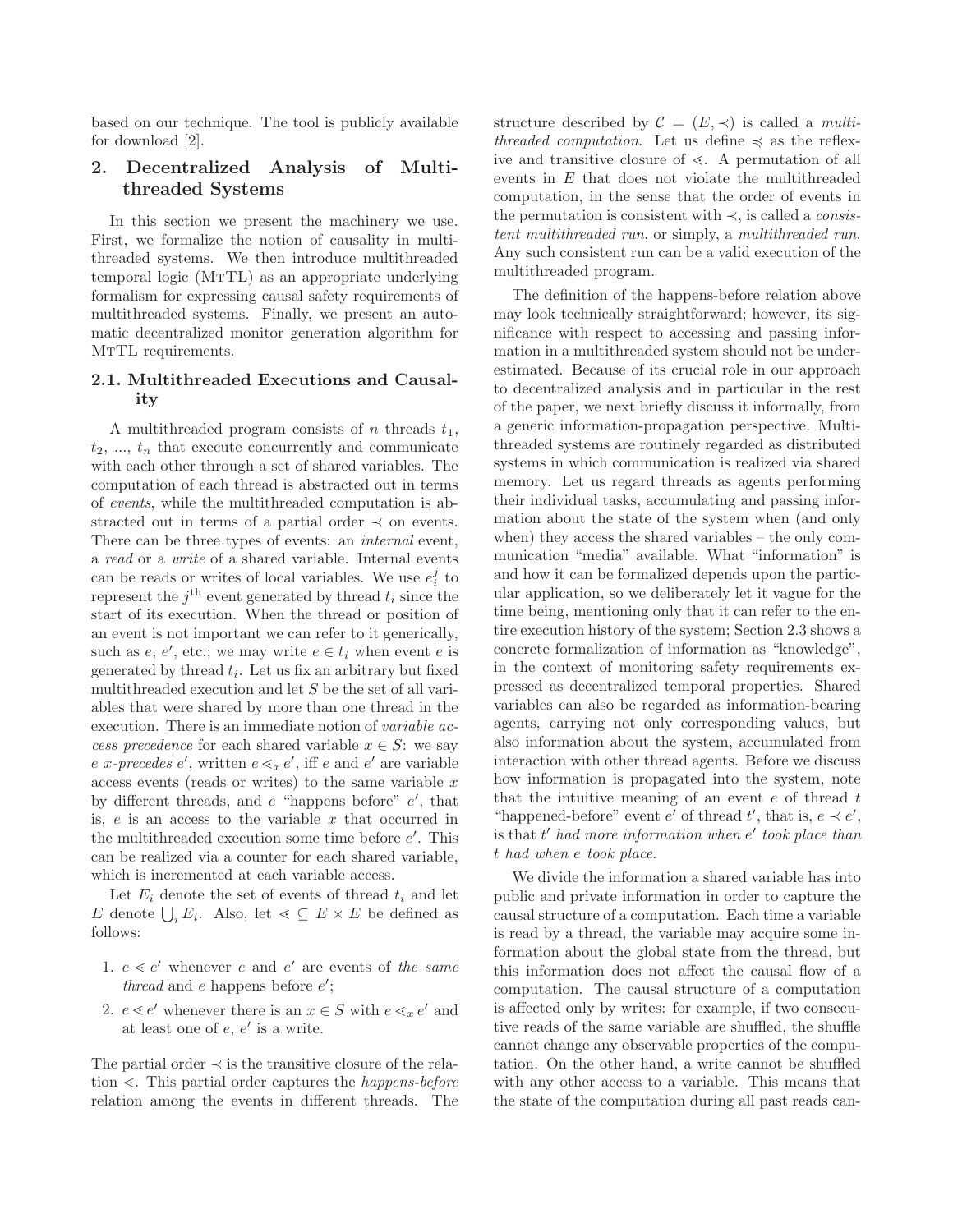

**Figure 1.** Multithreaded executions propagate information. Shared variable accesses (transactions) carry and update (⊕) information. Each variable x has two types of information: public (*public<sub>x</sub>*) and private (*private<sub>x</sub>*) information. Each thread t has only one type of information  $(info<sub>t</sub>)$ . Reads/writes access public information, writes also update it.

not be shuffled with anything after a write. For each variable, we store the information that the variable acquires from reads as private information. To capture the causal structure, we require that each time a variable is written to, the variable discharge all information that it has acquired about the global state from past reads. On the other hand, whenever a thread reads a variable, the thread receives only the information that the variable has acquired up to the previous write to the variable. Whenever a write is performed, the information discharged now becomes the variable's public information which will now be passed on for all reads, until there is another write.

Figure 1 shows how the information is propagated and updated in a multithreaded execution, where the symbol ⊕ is used for information updates; for example,  $public_{x} := private_{x} := private_{x} \oplus info_{t}$  should be read as follows: the private information of  $x$  is first updated with the information of thread t that was passed together with its write transaction; then the public information of  $x$  is set to its private information. Note that there is no exchange of information between the two reads initiated by the two threads; the threads only access the public information of  $x$  and update their own information. Once the write event of  $t$  takes place,  $t$ will be passed all the private information of  $x$ , which includes all the information that  $t'$  had when it read  $x$ .

For  $e \in E$  we define  $\downarrow e \stackrel{\text{def}}{=} \{e' \mid e' \preccurlyeq e\}$  as the set of events that happened before e according to the  $\preccurlyeq$ relation. For  $e \in E_i$ , we can think of  $\downarrow e$  as an abstract state of the multithreaded system that the thread  $t_i$  is aware of, namely the state obtained after all the events in  $\mathcal{L}e$  (and only the events in  $\mathcal{L}e$ ) have occurred. From an information-propagation perspective,  $t_i$  simply lacks information on whether any of the other threads in the system have ever advanced after their last event that  $t_i$ was aware of. Therefore, the state after all the events in  $\downarrow$ e has happened is  $t_i$ 's safest guess about the current state of the system, which is why we call it  $t_i$ 's predicted global state after event e, or simply the predicted state if  $t_i$  and e are understood. We will also use  $\downarrow$ e to represent the predicted state. It is important to observe that this predicted state may have not been actually exhibited by the actual multithreaded execution. However, it may certainly be exhibited by another possible execution under different running speeds of threads and, moreover, that potential execution can be quickly inferred from the actual execution with no semantic knowledge about the program.

It is important to note that the predicted state of  $t_i$  after the event  $e_i$  is the same in all consistent runs. Therefore, the notion of predicted state of a thread is well defined for multithreaded computations  $(E, \prec)$ . We extend the definition of  $\leq$ ,  $\prec$  and  $\leq$  to predicted states such that  $\downarrow e \leq \downarrow e'$  iff  $e \leq e'$ ,  $\downarrow e \leq \downarrow e'$  iff  $e \leq e'$ , and  $\downarrow e \preccurlyeq \downarrow e'$  iff  $e \preccurlyeq e'$ . We denote the set of predicted states of a thread  $t_i$  by  $PS_i \stackrel{\text{def}}{=} {\{\downarrow e \mid e \in E_i\}}$  and let  $PS \stackrel{\text{def}}{=} \bigcup_i PS_i$ . We use the symbols  $s_i$ ,  $s'_i$ ,  $s''_i$  and so on to represent the predicted states with respect to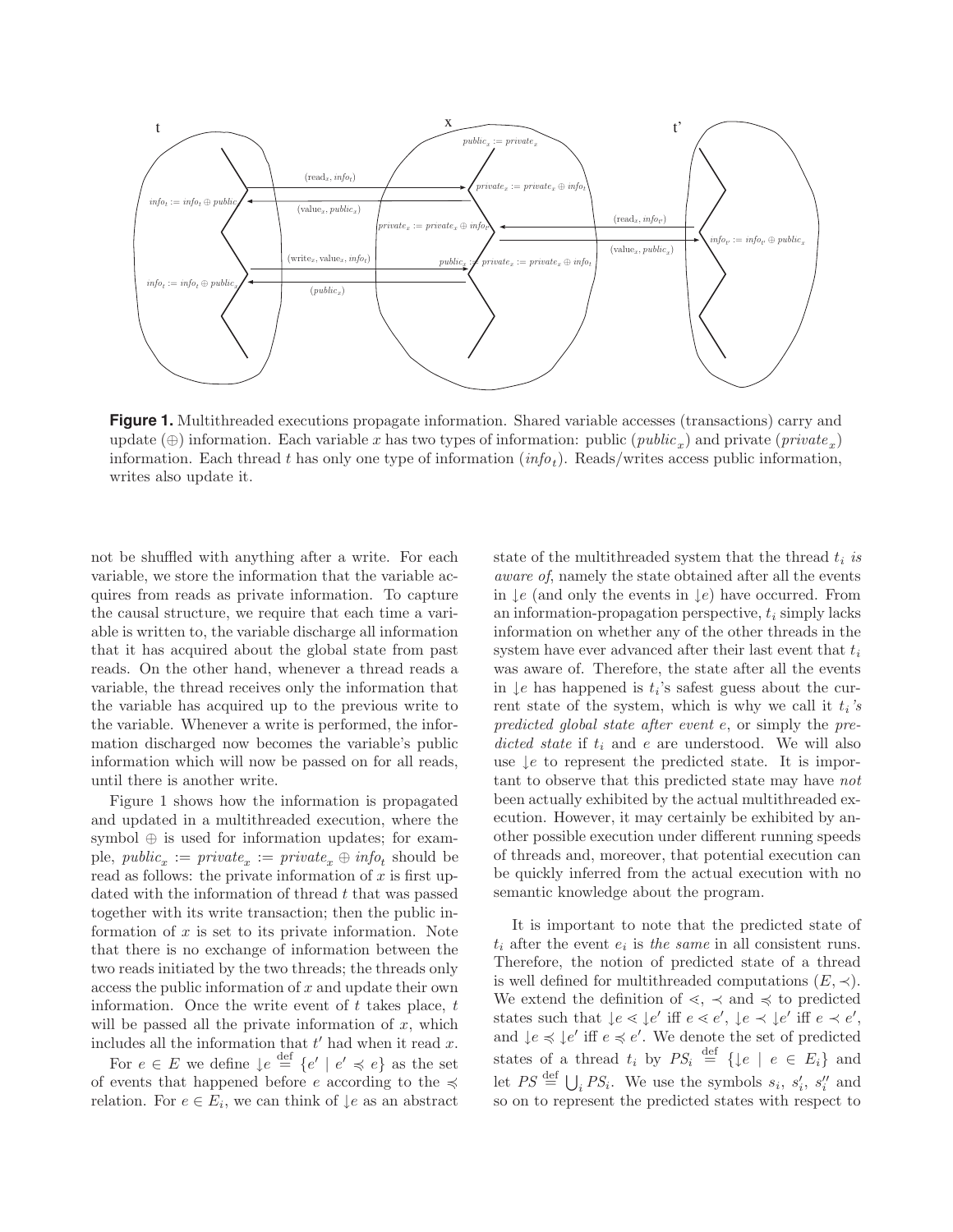thread  $t_i$ . We use the notation  $\mathcal{Q}_i(s_i)$  to refer to the latest predicted state of  $t_j$  that  $t_i$  was aware of when it was in state  $s_i$ . Formally, if  $\mathbb{Q}_j(s_i) = s_j$  then  $s_j \in PS_j$ ,  $s_j \preccurlyeq s_i$ , and for all  $s'_j \in PS_j$  if  $s'_j \preccurlyeq s_i$  then  $s'_j \preccurlyeq s_j$ .

For example, let us consider the set of statements executed by three threads  $t_1$ ,  $t_2$ , and  $t_3$  in Figure 2. Assuming that initially  $\{x = 0, y = 0, u = 0, v = 0\},\$ the predicted states for some interesting events  $e_3^5, e_2^4$ and  $e_2^7$  are respectively:  $\{x = 1, y = 1, u = 3, v = 1\},\$  ${x = 1, y = 1, u = 3, v = 4}, \text{ and } {x = 1, y = 1, u = 1}$  $3, v = 5$ . Note that the actual global state of the program in this particular execution at the time event  $e_2^7$  occurred is  $\{x = 1, y = 1, u = 9, v = 5\}$ , which is different from the predicted state for event  $e_2^7$ .

## **2.2. Multithreaded Temporal Logic**

Safety properties are routinely [16] expressed as temporal formulae of the form "always  $\varphi$ ", where  $\varphi$  is a past-time formula. Once violated, a safety formula can never be satisfied in the future. In the context of monitoring or on-line analysis of safety properties, one needs to simply "monitor  $\varphi$ ". Therefore, the future temporal operator "always" is replaced by "monitor", which justifies the terminology "monitoring past-time temporal properties" that is often used as an equivalent to monitoring safety [13]. Following [26], one of the major claims of our decentralized runtime analysis approach proposed in this paper is that the common past-time temporal logics are *insufficient* for stating many interesting safety properties of multithreaded systems. This claim is backed not only by all the examples in this paper, which would be hard or impossible to specify using, for example, linear temporal logic, but also by the important observation that the common temporal logics are not multithreaded-computation invariant, i.e., there may be a multithreaded execution which satisfies a formula  $\varphi$  while another execution which is consistent with it does not satisfy  $\varphi$ . There is a third, more philosophical reason for which common temporal logics are, in our view, not always appropriate to express properties to be monitored on multi-threaded systems: they assume that the atomic propositions (i.e., those involving no temporal operators) can be evaluated at any moment on the global state of the system, thus imposing a centralized view of the system in which the monitor acts as an omnipresent observer. While this can be technically accomplished on today's platforms, such as within the JVM, it is generally believed that omnipresent observers of concurrent systems have more of a theoretical relevance than practical, because they would add a prohibitive runtime overhead to the monitored systems.

Inspired by [26], we next introduce a temporal logic which we found quite expressive to state properties of

multithreaded systems. The distinctive feature of this logic is that it is decentralized in nature: its semantics is given over multithreaded computations, with no reference whatsoever to the actual absolute global state of the system but only to states that individual threads know about (or predict) as a result of information propagation through shared variables (as explained in Section 2.1). We call this logic multithreaded temporal logic and abbreviate it MTTL. Since in this paper our focus is on monitoring safety properties, we only discuss the past-time fragment of this logic. MTTL extends past-time Linear Temporal Logic [16] with the powerful epistemic operator [21], written @, whose role is to evaluate an expression or a formula referring to a thread at a different thread; more precisely, if  $\mathcal{Q}_i(\beta)$ occurs as part of a formula or expression at thread  $t_i$ currently in state  $s_i$ , then its result will be the evaluation of  $\beta$  in the latest known (at  $t_i$ ) state of thread  $t_i$ , that is, in  $\mathbb{Q}_i(s_i)$ . We call such an expression or a formula remote. A remote expression or formula, refers to the predicted state of the remote thread, can contain nested epistemic operators. By allowing remote expressions in addition to remote formulae, we allow one to specify a larger class of desirable properties of multithreaded programs without sacrificing the efficiency of monitoring.

Consider, for example, the simple property at a thread  $t_i$ : if  $\alpha$  is true in the current state (say  $s_i$ ) of  $t_i$  then  $\beta$  must be true at the latest state of thread  $t_j$ which happens before  $s_i$ , that is, at  $\mathcal{Q}_i(s_i)$ . This will be written formally in MTTL as  $\mathbb{Q}_i(\alpha \to \mathbb{Q}_i \beta)$ . However, referring to *remote formulae* only is *not* sufficient in order to express a broad range of useful properties such as "at thread  $t_i$ , the value of x in the current (predicted) state is greater than the value of  $y$  in the latest known (predicted) state of thread  $t_j$ ". Therefore, one would like to also be able to refer to remote expressions. For example, the property above can be formally specified as the MTTL formula  $\mathbb{Q}_i(x > \mathbb{Q}_i y)$ . Here  $\mathbb{Q}_i y$  is the value of  $y$  in the latest (predicted) state of thread  $t_i$  that thread  $t_i$  is aware of.

The intuition underlying MTTL is that a multithreaded system is associated with a global specifica*tion*, consisting of a property given as an MTTL *for*mula per thread which, due to the epistemic operators, can refer to properties in the latest known states of other threads. A multithreaded computation satisfies such a specification iff each local property is satisfied by the predicted states of the corresponding thread. Next we present MTTL formally.

**Syntax.** An MTTL formula within the scope of an  $\mathcal{Q}_i$  operator is called a *i-formula*. We let  $F_i, F'_i$ , etc., denote i-formulae. Additionally, we introduce the no-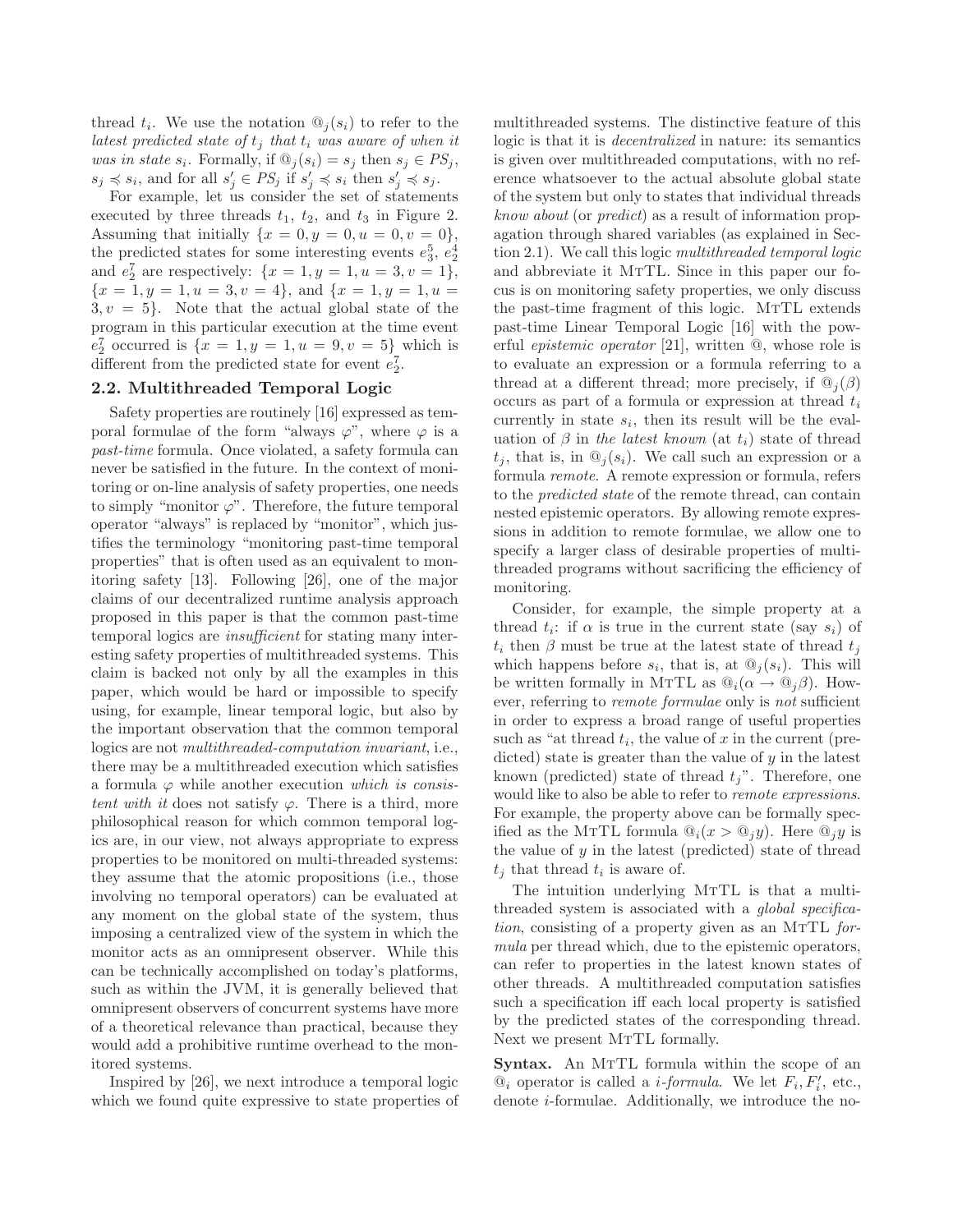

**Figure 2. Example multithreaded execution. A single line of code can result in many events, for** example,  $u=y+u$  results in :  $e_3^3$  (read( $y$ )),  $e_3^4$  (read( $u$ )) and  $e_3^5$  (write( $u$ ))

tion of expression local to a thread  $t_i$ , or *i-expressions*, and let  $\xi_i, \xi'_i$ , etc., denote these. Informally, an *i*expression is an expression over the predicted state of thread  $t_i$  and the latest known predicted states of other threads. Local predicates on  $i$ -expressions form the atomic propositions on which the temporal  $i$ -formulae are built. We add the *epistemic operators*  $\mathcal{Q}_j$  that take  $j$ -expressions or  $j$ -formulae and convert them into expressions or formulae local to thread  $t_i$ . Informally,  $\mathbb{Q}_i$ yields an expression or a formula over the latest known state of thread  $t_i$  at thread  $t_i$ . The following gives the formal syntax of MTTL where  $i$  and  $j$  are any thread indexes (not necessarily distinct):

| $F ::=$ | $\mathbb{Q}_i F_i$                                                          |               |
|---------|-----------------------------------------------------------------------------|---------------|
|         | $F_i ::=$ true   false   $P(\vec{\xi_i})$   $\neg F_i$   $F_i$ op $F_i$     | propositional |
|         | $\vert \bigcirc F_i \vert \otimes F_i \vert \Box F_i \vert F_i \otimes F_i$ | temporal      |
|         | $\mathbb{Q}_i F_i$                                                          | epistemic     |
|         | $\xi_i ::= c   v_i   f(\vec{\xi_i})$                                        | functional    |
|         | $\mathcal{Q}_i \mathcal{E}_i$                                               | epistemic     |
|         | $\vec{\xi}_i := (\xi_i, \ldots, \xi_i)$                                     |               |

A top-level MTTL formula  $F$  is always of the form  $\mathbb{Q}_i$  implying that it is always specified local to a thread. The infix operator op can be any binary propositional operator such as  $\land, \lor, \rightarrow, \equiv$ . The term  $\vec{\xi}_i$  stands for a tuple of expressions at thread  $t_i$ . The term  $P(\xi_i)$  is a (computable) predicate over the tuple  $\xi_i$  and  $f(\xi_i)$  is a (computable) function over the tuple. For example, P can be  $\langle \leq, \leq, \geq, \geq, =$ . Similarly, some examples of f are  $+, -, /, *$ . Variables  $v_i$  belong to a set  $V_i$  containing all the local state variables of thread  $t_i$ . Constants such as  $0, 1, 3.4$  are represented by c. The expression  $\mathbb{Q}_j \xi_j$  is an *i*-expression representing the remote expression  $\xi_j$ . Similarly,  $\mathcal{Q}_j F_j$  is an *i*-formula

referring to the local knowledge about the remote validity of j-formula  $F_j$ . In other words,  $\mathcal{Q}_j$  converts a  $j$ -expression or a  $j$ -formula to an  $i$ -expression or an i-formula, respectively.

**Semantics.** The semantics of MTTL is a natural epistemic extension of past-time linear temporal logic. The atomic propositions of linear temporal logic are replaced by predicates over tuples of expressions. Table 1 formally gives the semantics of each operator of MTTL.  $(C, s_i)[\mathbb{Q}_j \xi_i]$  is the value of the expression  $\xi_j$  in the state  $s_j = \mathbb{Q}_j(s_i)$  which is the latest known state of  $t_j$  at state  $s_i$  of thread  $t_i$ . We assume that expressions are properly typed. Typically these types would be: integer, real, strings etc. We also assume that  $s_i, s'_i, s''_i, ... \in PS_i$  and  $s_j, s'_j, s''_j, ... \in PS_j$ . Notice that, like in the past-time linear temporal logic in [13], the meaning of the "previously" operator on the initial state of each process reflects the intuition that the execution trace is unbounded in the past and stationary.

#### **2.3. Decentralized Monitoring Algorithm**

We next describe an automated technique to synthesize efficient decentralized monitors for safety properties of multithreaded programs expressed in MTTL. We assume that one or more threads are associated with MTTL formulae which must be satisfied by the multithreaded computation. The synthesized monitor is decentralized, in the sense that it consists of separate, local monitors running on each thread. The key guiding principles in the design of this technique are:  $(a)$ the local monitors should be fast, so that monitoring can be done online;  $(b)$  the local monitors should have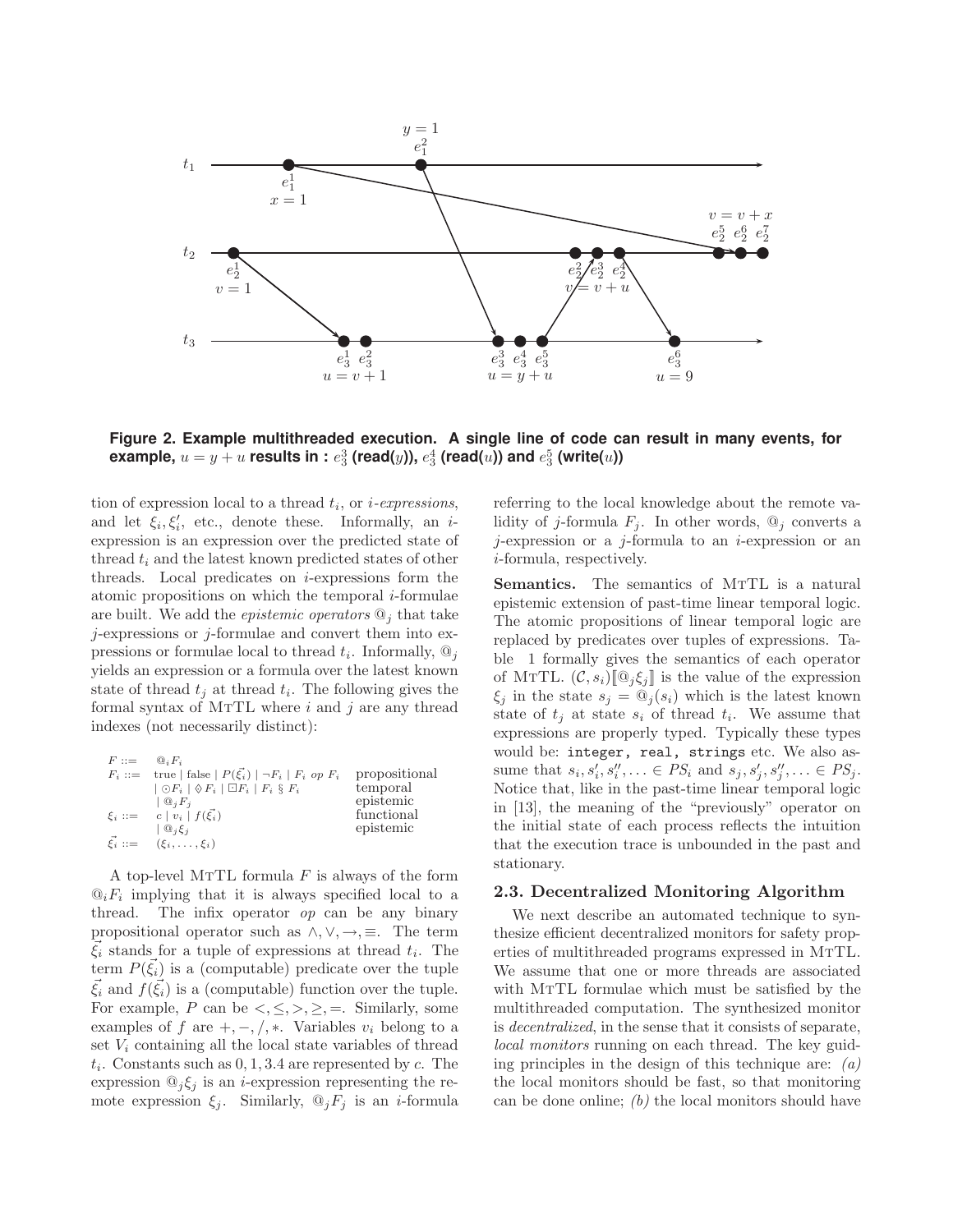| $\mathcal{C}, s \models \mathbb{Q}_i F_i$                                                                                                                                                                                                                                                                                                                                                    | iff $\mathcal{C}, s_i \models F_i$ where $s_i$ is the predicted state of $t_i$<br>when the program is in state s                                                                                                                                                                                                                                                                                                                                                                                                                                                                                                                                                                                                                                                                                                           |
|----------------------------------------------------------------------------------------------------------------------------------------------------------------------------------------------------------------------------------------------------------------------------------------------------------------------------------------------------------------------------------------------|----------------------------------------------------------------------------------------------------------------------------------------------------------------------------------------------------------------------------------------------------------------------------------------------------------------------------------------------------------------------------------------------------------------------------------------------------------------------------------------------------------------------------------------------------------------------------------------------------------------------------------------------------------------------------------------------------------------------------------------------------------------------------------------------------------------------------|
| $\mathcal{C}, s_i \models$ true<br>$\mathcal{C}, s_i \models P(\xi_i, \ldots, \xi'_i)$<br>$\mathcal{C}, s_i \models \neg F_i$<br>$\mathcal{C}, s_i \models F_i$ op $F'_i$<br>$\mathcal{C}, s_i \models \odot F_i$<br>$\mathcal{C}, s_i \models \Diamond F_i$<br>$\mathcal{C}, s_i \models \Box F_i$<br>$\mathcal{C}, s_i \models F_i \S F'_i$<br>$\mathcal{C}, s_i \models \mathbb{Q}_i F_i$ | $\mathcal{C}, s_i \not\models$ false for all $s_i$<br>for all $s_i$<br>iff $P((\mathcal{C}, s_i)[\xi_i], \ldots, (\mathcal{C}, s_i)[\xi_i']) =$ true<br>iff $\mathcal{C}, s_i \not\models F_i$<br>iff $\mathcal{C}, s_i \models F_i$ op $\mathcal{C}, s_i \models F'_i$<br>iff if $\exists s'_i \cdot s'_i \leq s_i$ then $\mathcal{C}, s'_i \models F_i$ else $\mathcal{C}, s_i \models F_i$<br>iff $\exists s'_i \cdot s'_i \preccurlyeq s_i$ and $\mathcal{C}, s'_i \models F_i$<br>iff $\mathcal{C}, s_i \models F_i$ for all $s'_i \preccurlyeq s_i$<br>if $\exists s'_i \cdot s'_i \preccurlyeq s_i$ and $\mathcal{C}, s'_i \models F'_i$ and $\forall s''_i \cdot s'_i \prec s''_i \preccurlyeq s_i$ implies $\mathcal{C}, s''_i \models F_i$<br>iff $\mathcal{C}, s_i \models F_i$ where $s_i = \mathbb{Q}_i(s_i)$ |
| $(C, s_i)$ [ $v_i$ ]<br>$(C, s_i)\llbracket c_i \rrbracket$<br>$(C, s_i)$ $\mathbb{Q}_i \xi_i$                                                                                                                                                                                                                                                                                               | $s_i(v_i)$ , that is, the value of $v_i$ in $s_i$<br>$= c_i$<br>$(\mathcal{C}, s_i)$ $\llbracket f(\xi_i, \ldots, \xi'_i) \rrbracket = f((\mathcal{C}, s_i) \llbracket \xi_i \rrbracket, \ldots, (\mathcal{C}, s_i) \llbracket \xi'_i \rrbracket)$<br>$=(\mathcal{C}, s_i)[\![\xi_i]\!]$ where $s_i = \mathbb{Q}_i(s_i)$                                                                                                                                                                                                                                                                                                                                                                                                                                                                                                   |

**Table 1. Semantics of MTTL** 

little memory overhead, in particular, should not store the entire history of events on a process;  $(c)$  the local monitors should not change the semantics of the original multithreaded program. In what follows, by remote expression or formula we mean one which occurs in any of the monitored  ${\rm M}{\rm T}{\rm L}$  formulae.

Decentralized monitoring is efficiently performed by maintaining instances of a data-structure, called knowledge vector, with every thread and with every shared variable. A knowledge vector is an array with an entry for any thread  $t_i$  for which there is an occurrence of  $\mathbb{Q}_i$  in any MTTL formula at any thread and an entry for every shared variable that appears in any MTTL formula. Knowledge vectors compactly encode an instance of the generic notion of "information" passed in a multithreaded computation (see Section 2.1), and are motivated and inspired by vector clocks [10, 17] and especially multithreaded vector clocks [25]. The total size of a knowledge vector is not dependent on the number of threads, but on the number of remote expressions/formulae and the number of relevant shared program variables. A knowledge vector KV may contain an entry for thread  $t_j$ , denoted by  $KV[j]$  or an entry for a shared variable x, denoted by  $KV[x]$ . If the entry corresponds to thread  $t_i$  then  $KV[j]$  contains the following fields:

- $KV[j].seq: sequence number of the latest event at$  $t_i$ ;
- $KV[j].val:$  set of values of j-expressions/formulae.

If the entry corresponds to a variable x then  $KV[x]$ contains:

- $KV[x].seq:$  number of writes to the variable x;
- $KV[x].val:$  the value of x.

Each thread  $t_i$  keeps a local knowledge vector denoted by  $KV_i$ . Each shared variable x maintains two knowledge vectors denoted by  $KV_x^a$  (access) and  $KV_x^w$ 

(write). Based on the informal intuition about information propagation we provided in Section 2.1,  $KV_i$ stores the information of thread *i*, while  $KV_x^a$  and  $KV_x^w$ store the private and the public information of  $x$ , respectively. The information encoded in the knowledge vectors is updated entry-wise. If  $KV[l]$  and  $KV'[l]$  are entries in two knowledge vectors for some l which is either a thread identifier or a shared variable, then we let  $\max(KV[l], KV'[l])$  be the entry having the most recent information, that is, the one having the largest sequence number: if  $KV[l].seq > KV[l].seq$  then it is  $KV[l]$ , otherwise it is  $KV'[l]$ . Whenever thread  $t_i$  with knowledge vector  $KV_i$  processes the event  $e_i^k$ , the following algorithm is executed:

(1) If  $e_i^k$  is **internal** (read/write of local variable), then

- $KV_i[i].seq \leftarrow KV_i[i].seq + 1$
- Update  $KV_i[i]$  in the predicted state of  $t_i$  after the event  $e_i^k$ , say  $s_i$ . For this, we evaluate all expressions  $\xi_i$  and all formulae  $F_i$  that occur in any MTTL formula as remote (i.e., as  $@_i\xi_i$  and  $@_iF_i)$ using a simple recursive implementation of the semantics in Table 1 that needs to only store one bit per local temporal operator (similar to the one presented in detail in [13, 26]), and then store them in  $KV_i[i].val$ . In case any of these  $\xi_i$  or  $F_i$  refer to remote expressions or formulae, say of a thread  $j$ , then they only need to lookup into  $KV_i[j].val$  for their most recent known values.
- (2) If  $e_i^k$  is a **read** of a shared variable x, then
	- $KV_i[i].seq \leftarrow KV_i[i].seq + 1$
	- For all  $l$  (thread or variable) different from  $i$  do  $KV_i[l] \leftarrow \max(KV_i[l], KV_x^w[l])$  $KV_x^a[l] \leftarrow \max(KV_x^a[l], KV_i[l])$
	- Update  $KV_i[i]$  as in the second bullet in (1) above
	- $KV_x^n[i] \leftarrow KV_i[i];$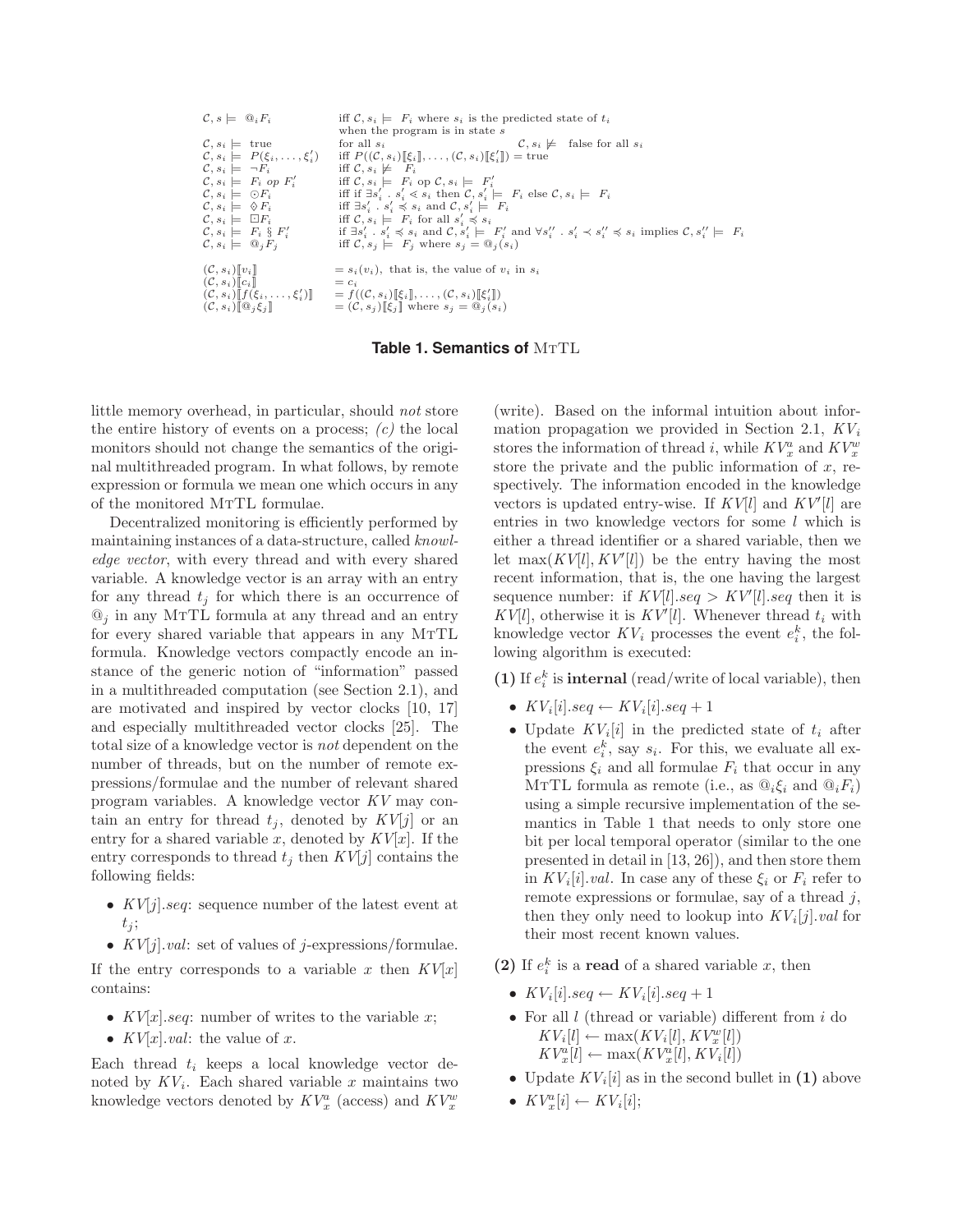(3) If  $e_i^k$  is a **write** of shared variable x (say, with value  $v)$ , then

- $KV_i[i].seq \leftarrow KV_i[i].seq + 1$
- For all l (thread or variable) different from i do  $KV^a[l] \leftarrow KV^w[l] \leftarrow KV^s[l]$  $KV_x^a[l]$  $\leftarrow$   $KV_x^w[l]$  $KV_i[l]$  $\max(KV_x^a[l], KV_i[l])$
- If  $KV_i[x]$  exists then  $KV_x^a[x].seq \leftarrow KV_x^w[x].seq \leftarrow KV_i[x].seq \leftarrow$  $KV_i[x]+1$  $KV_x^a[x].val \leftarrow KV_x^w[x].val \leftarrow KV_i[x].val \leftarrow v$
- Update  $KV_i[i]$  as in the second bullet in  $(1)$  above
- $KV_x^a[i] \leftarrow KV_x^w[i] \leftarrow KV_i[i].$

We call this the KNOWLEDGEVECTOR algorithm. Informally,  $KV_i[j].val$  contains the latest values that  $t_i$  has for j-expressions or j-formulae. Therefore, for the value of a remote expression or formula of the form  $\mathbb{Q}_j \xi_j$  or  $\mathbb{Q}_j F_j$ , process  $p_i$  can just use the entry corresponding to  $\xi_i$  or  $F_i$  in the set  $KV_i[j].val$ . The correctness of this algorithm is given by the following results:

**Lemma 1** For any x for which  $KV_i[x]$  is defined,  $KV_i[x].val$  contains the value of x in the current predicted state of  $t_i$ .

Proof in appendix.

**Lemma 2** For any thread  $t_i$  and any j, the entry for  $\xi_j$  or  $F_j$  in  $KV_i[j].val$  contains the value of  $\mathcal{Q}_j \xi_j$  or  $\mathcal{Q}_j F_j$ , respectively.

Proof follows from [22]

**Theorem 3** For any MTTL formula  $\mathbb{Q}_i F_i$ ,  $\mathcal{C}, s \models \mathbb{Q}_i F_i$  (or  $\mathcal{C}, s \not\models \mathbb{Q}_i F_i$ ) if and only if the value of  $\mathbb{Q}_i F_i$  in  $KV_i[i].val$  in the state s is true (or false).

**Proof:** Follows from Lemma 1 and Lemma 2.  $\Box$ 

The initial values for all the variables in the multithreaded program is assumed to be known by all the threads of the program. Thus, it is assumed that each thread  $t_i$  has complete knowledge of the initial values of remote expressions for all processes. These values are then used to initialize the entries  $KV_i[j].val$  in the KNOWLEDGEVECTOR of  $t_i$  for all j.

### **3. Examples**

To illustrate the expressiveness of the logic, we consider a few standard examples from multithreaded computation literature.

In our first example, we show that we can write formulas which if violated imply a datarace in a multithreaded computation. A datarace occurs when two

threads access a shared variable simultaneously without any synchronization and at least one of the accesses is write. Datarace in a multithreaded computation can lead to unexpected behavior which are hard to catch using testing due to their dependency on threadscheduling. For example, suppose two threads are trying to increment a shared variable  $x$  simultaneously by executing the statement  $x++$  without any synchronization. If the initial value of  $x$  is 0 then at the end of the execution the value of  $x$  can be 1 or 2 which is erroneous.

Programs containing datarace have been found very difficult to debug as they can exhibit different behaviors under the same set of inputs. It has been recognized that tools capable of detecting dataraces automatically in programs at runtime can be very valuable. In past there has been substantial amount of work to develop tools and techniques to detect dataraces at runtime, such as race detection based tool on "happens-before" relation over locks [8] and Eraser tool [23] based on locksets. We next show that we can precisely detect dataraces in a way somewhat similar to [8] using our decentralized monitoring approach. We have a clear advantage over the former approach due to our decentralized approach where we divide the detection workload over all the threads. Moreover, we can take a necessary recovery action whenever we find a datarace.

We conservatively say that two accesses of a shared variable  $x$ , of which at least one is a write, by two threads are in datarace if we can permute the two accesses without violating the multithreaded computation and make them consecutive. If the two accesses are not consecutive in a given multithreaded execution and we do not know the "happens-before" relation between the different events in the multithreaded execution, then we cannot detect a datarace through simple testing. However, using our monitoring approach we can easily detect such violations if we monitor the following property for every shared variable  $x$  and for every pair of threads  $t_i$  and  $t_j$  in the program

$$
\begin{array}{ll}\n\mathbb{Q}_i((\text{ read}(x) \land \Diamond \text{write}(x) \to \neg \mathbb{Q}_j(\text{write}(x))) \\
\land (\text{write}(x) \to \neg \mathbb{Q}_j(\text{read}(x) \land \Diamond \text{write}(x))) \\
\land (\text{write}(x) \to \neg \mathbb{Q}_j(\text{write}(x))))\n\end{array}
$$

where the boolean variable read(x) (or write(x)), local to a thread, is set to *true* whenever the thread reads (or writes)  $x$  and set to *false* otherwise. The first conjunct in the formula states the absence of read-write datarace. A read-write datarace happens if a thread reads  $x$  and in the past it has written that  $x$  and it knows that some other thread has written  $x$  in its latest predicted state. Similarly, the second and the third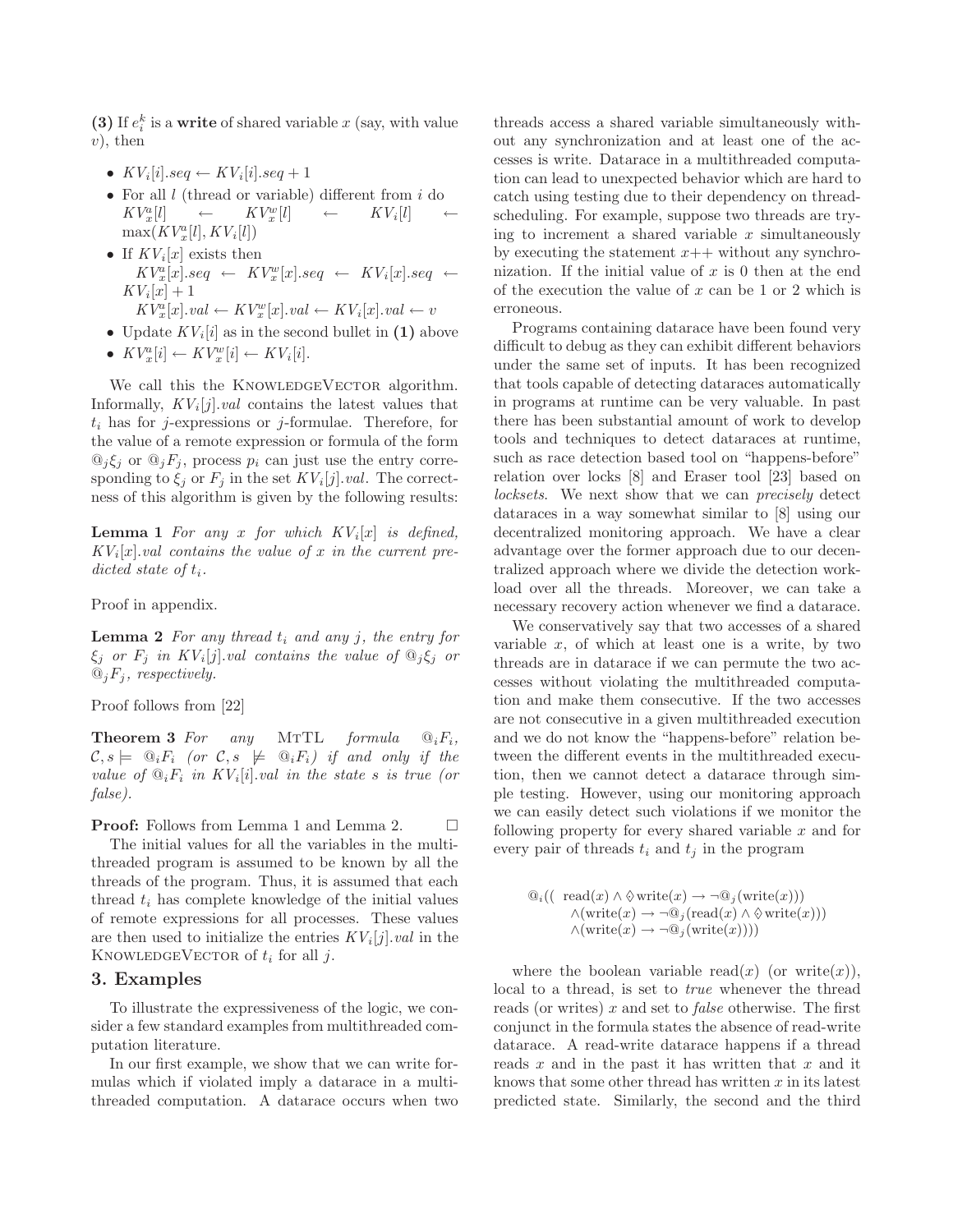conjunct states the absence of write-read and writewrite dataraces. Using our implementation (discussed in Section 4), we were able to precisely detect dataraces in several programs.

The second example considers checking atomicity in a multithreaded Java program. In [11] it has been shown that even if a program is free of dataraces it can have errors arising due to unexpected interaction between threads. Such kind of errors can be due to violation of atomicity requirements. In a given multithreaded computation we say that a block of code is atomic if every interleaving of the execution of the block by a thread with the execution of other threads has the same overall effect as if the block is executed serially by the former thread without interleaving with other threads. This means, we can conservatively say that there is a violation of atomicity in the execution of a block of code, if there is an event from an another thread, interleaved with the execution of the block of code, and the event cannot be permuted with the other events associated with the execution of the block without violating the multithreaded computation. For example, consider the following code executed by two

```
threads t_1 and t_2:<br>int calcBalance(){
  balance1 =
checking.balance;
  balance2 =saving.balance;
  return balance1 +
balance2;
}
                              void transfer(int amount){
                                checking.balance = checking.balance
                              - amount:
                                saving.balance = saving.balance +
                              amount;
                              }
```
Thread  $t_1$  executes the method calcBalance and thread  $t_2$  executes the method transfer. We want the execution of both the methods to be atomic. If we have the following execution

```
t_1: balance1 = checking.balance;
```

```
t_2: checking.balance = checking.balance - amount;
```

```
t_1: balance2 = saving.balance;
```
 $t_2$ : saving.balance = saving.balance + amount;

then there is no violation of atomicity. However, if we have the following execution

 $t_2$ : checking.balance = checking.balance - amount;

```
t_1: balance1 = checking.balance;
```

```
t_1: balance2 = saving.balance;
```

```
t_2: saving.balance = saving.balance + amount;
```
then there is a violation of atomicity.

One can express simple atomicity requirement elegantly in MTTL as follows:

$$
\mathbf{Q}_i(\text{atomic} \to \neg \bigvee_{j \neq i} \mathbf{Q}_j \mathbf{Q}_i(\text{atomic}))
$$

where *atomic* is a boolean variable, local to thread  $t_i$ , which set to *true* whenever the thread  $t_i$  enters an atomic block of code and set to false whenever the thread exits out of the atomic block. The formula states that if thread  $t_i$  is in an atomic block then it should not be the case that any other thread knows that thread  $t_i$  is in the atomic block. If no other thread knows that thread  $t_i$  is in atomic block then the events of that thread interleaved with the atomic block are causally independent of the events in the atomic block. Therefore, there is no violation of atomicity. In the above example, it is easy to see that for the first execution the formula is not violated. However, it is violated in the second execution.

If a thread can execute various atomic blocks several times, then the above formula for atomicity is not sufficient. We need to distinguish various invocations of atomic blocks from each other. We do it by maintaining a counter with every invocation of atomic blocks. The atomicity requirement becomes

$$
\mathbb{Q}_i((atomic > 0) \to \neg \bigvee_{j \neq i} (atomic = \mathbb{Q}_j \mathbb{Q}_i atomic))
$$

where *atomic* is a local thread variable of type int, initialized to 0. Whenever, thread  $t_i$  enters an atomic block it sets the variable atomic to one plus its last maximum value and sets it to 0 when it comes out of the atomic block. Note that the above formula uses s remote-expression.

Thus using our monitoring approach we can check atomicity property of Java multithreaded programs whose detection at runtime is otherwise considered to be difficult using simple testing.

## **4. Implementation**

We have implemented the above monitoring algorithm in a tool, called DAME [2]. The tool is implemented in Java and can be used to monitor multithreaded Java programs. The tool has two components: an instrumentation tool, and a monitoring library to maintain KNOWLEDGEVECTOR datastructures and perform decentralized monitoring. We next describe the two components.

The instrumentation tool takes a set of Java class files as input. It then instruments the class files as follows. It associates KNOWLEDGEVECTOR with every thread and every shared variable in the program. For every write (or read) of any field of a class, identified by putfield (or getfield) and pustatic (or getstatic) instructions in the bytecode, the instrumentation tool inserts code to invoke the KNOWLEDGEVECTOR algorithm for the write event (or read event). In Java two blocks locked by the same lock variable cannot be interleaved, that is, if a block is executed before an another block locked by the same variable then the events in the former block "happens-before" all the events in the latter block. To introduce this "happens-before" relation,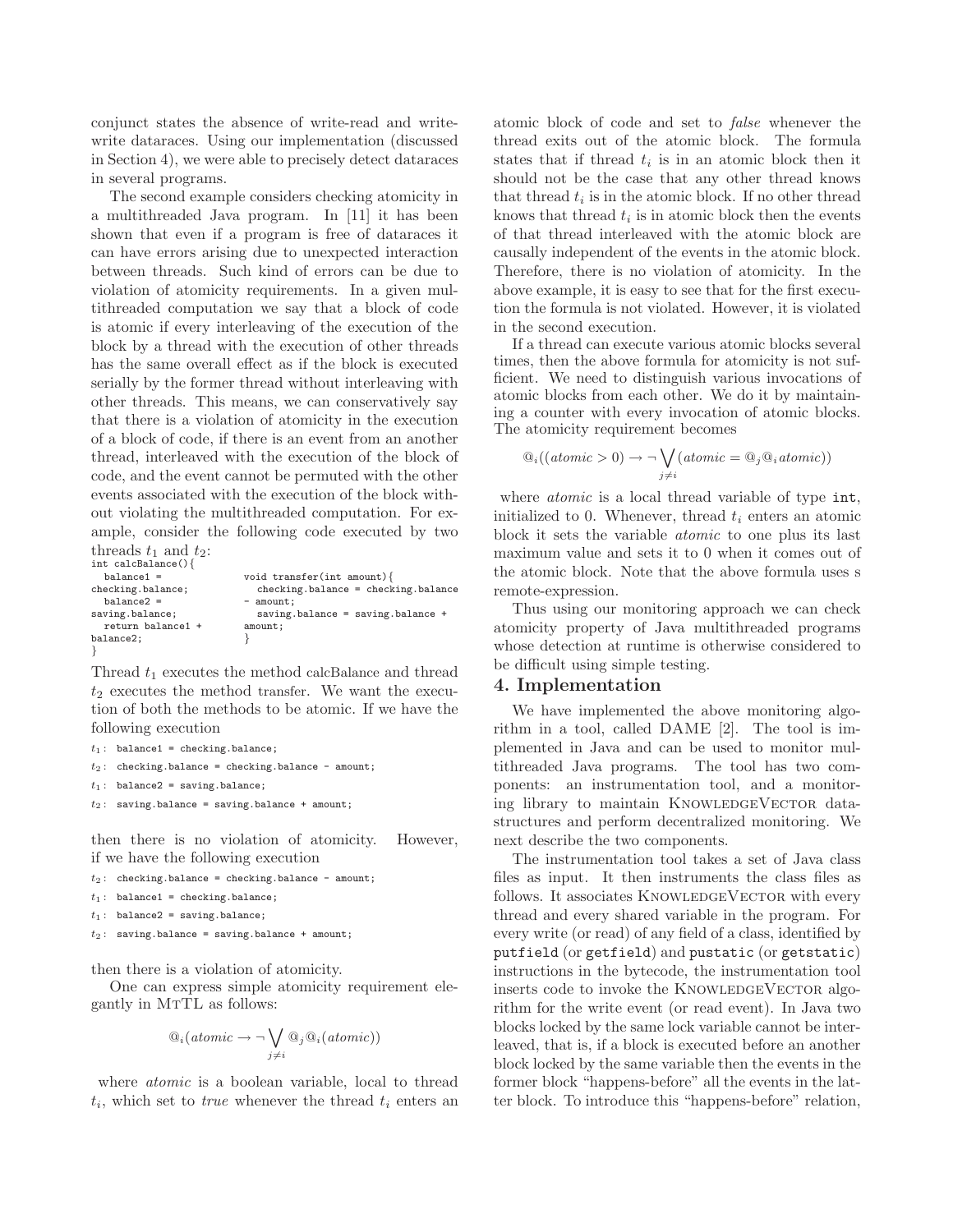lock variables are considered as shared variables and the lock and unlock events are considered as writes to the shared variable.

The instrumentation tool uses BCEL [7] library to systematically instrument every Java class file provided as input. The user of the system provides the name of the class files to be instrumented.

The instrumentation tool also reads the specification file and generates the appropriate class file representing the KNOWLEDGEVECTOR data-structure for that specification. Users can insert arbitrary internal events, such as setting *atomic* to *true* whenever a thread enters an implicit atomic block, by calling a library function internal(var\_name,value) in the source code of the monitored program.

We monitored several multithreaded Java programs for datarace and atomicity violation. We found bugs related to both datarace and atomicity violation. In particular, in an implementation of a simple banking application (as discussed in section 3), we found atomicity violation in several executions. We noticed 3.4 times slow down when the application was executed to perform around 2000 transactions. This overhead is comparable with the existing tools for atomicity violation detection [11]. In general, in all our experiments we noticed a slow down by a factor of 1.8–5 times. We detected mutual exclusion violation and datarace in a buggy implementation of the mutual exclusion protocol. Our initial experiments suggest the applicability and feasibility of our tool. For more details about the experiments the readers are referred to [2].

## **5. Related Work**

Our work builds on two techniques we developed earlier. These were implemented in the tools JMPaX [25, 24] and DiAna [26]. Specifically, the notion of causality we use was defined in JMPaX and the idea of decentralized monitoring of actor [3] programs was first used in DiAna.

Many researchers have proposed knowledge temporal logics to reason about distributed systems. Most of these logics are inspired by the classic work of Aumann [5] and Halpern et al. [9] on knowledge in distributed systems. Meenakshi et al. define a knowledge temporal logic interpreted over a message sequence charts in a distributed system [18] and develop methods for model checking formulae in this logic. Our communication primitive is inspired by this work, but we allow arbitrary expressions and atomic propositions over expressions.

Another closely related work is that of Penczek [19, 20] which defines a temporal logic of causal knowledge. Knowledge operators are provided to reason about the local history of a process, as well as about

the knowledge it acquires from other processes. However, in order to keep the complexity of model checking tractable, Penczek does not allow the nesting of causal knowledge operators. Interestingly, the nesting of causal knowledge operators does not add any complexity to our algorithm.

Leucker investigates linear temporal logic interpreted over restricted labeled partial orders called Mazurkiewicz traces [15]. An overview of distributed linear time temporal logics based on Mazurkiewicz traces is given by Thiagaranjan et al. in [27]. Alur et al. [4] introduce a temporal logic of causality (TLC) which is interpreted over causal structures corresponding to partial order executions of a distributed system. They use both past and future time operators and give a model checking algorithm.

In recent years, there has been considerable interest in runtime verification [1]. Havelund et al. [13] gives algorithms for synthesizing efficient monitors for safety properties. Sen et al. [25] develop techniques for runtime safety analysis for multithreaded programs and introduce the tool JMPaX. Some other runtime verification systems include JPaX from NASA Ames [12] and UPENN's Mac [14].

There has been a substantial work in building tools and techniques that can catch concurrency related bugs such as datarace [23, 8, 6], atomicity violation [11], mutual exclusion violation, and deadlock.

## **6. Discussion**

Our results suggests the utility and feasibility of automatically tracking causal relations in monitoring multithreaded computations. The monitoring helps to detect a number of types of bugs that are a frequent in large multithreaded programs. However, the approach has at least two limitations:

1) Because our monitoring is asynchronous, it is limited to what we have termed robust properties. Not all properties of interest fall into this category: in particular, it is not possible to monitor properties where there is no direct connection between two threads, for example, atomicity properties spanning multiple threads, or relations between values of variables affected by different threads. For such properties, it is necessary to pay the price of synchronous centralized predictive monitors (as in our earlier [24, 25]).

2) The monitoring is entirely syntactic. For example, sometimes concurrent accesses may be permissible because the operations performed do not affect the atomicity property. Because we do not take advantage of the semantics of the operations performed, our detection is overly conservative. Our algorithm needs to be combined with program analysis techniques to determine if a particular observation does indeed result in a semantic safety violation.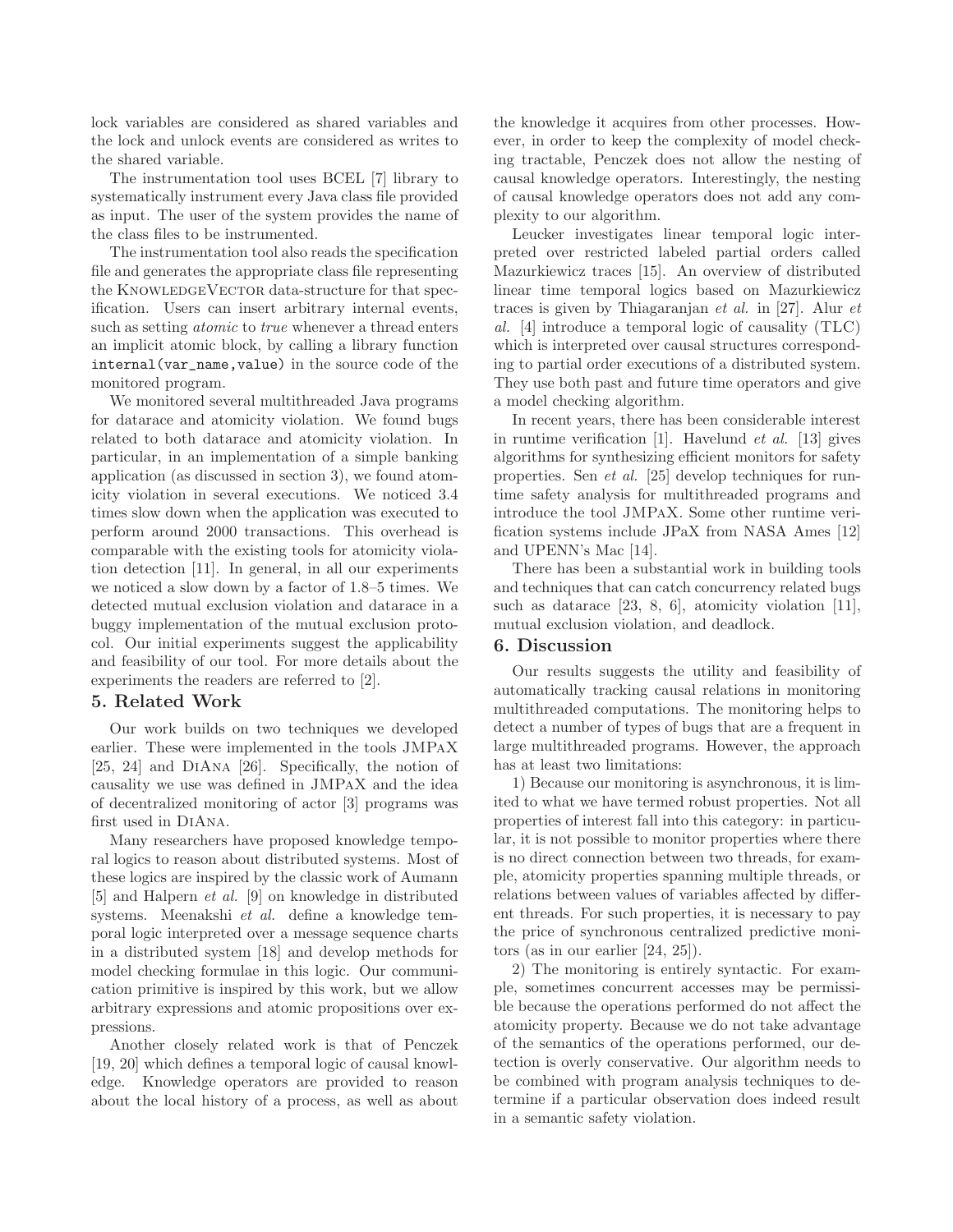# **References**

- [1] 1st, 2nd and 3rd CAV Workshops on Runtime Verification  $(RV'01 - RV'03)$ , volume 55(2), 70(4), 89(2) of Electronic Notes in Theoretical Computer Science. Elsevier Science: 2001, 2002, 2003.
- [2] DAME: Decentralized Analyzer of Multithreaded Execution. http://fsl.cs.uiuc.edu/dame/, 2005.
- [3] G. Agha, I. A. Mason, S. F. Smith, and C. L. Talcott. A foundation for actor computation. Journal of Functional Programming, 7:1–72, 1997.
- [4] R. Alur, D. Peled, and W. Penczek. Model checking of causality properties. In Proceedings of the 10th Annual IEEE Symposium on Logic in Computer Science (LICS'95), pages 90–100, 1995.
- [5] R. Aumann. Agreeing to disagree. Annals of Statistics, 4(6):1236–1239, 1976.
- [6] C. Boyapati and M. Rinard. A parameterized type system for race-free Java programs. In 16th Annual Conference on Object-Oriented Programming, Systems, Languages, and Applications (OOPSLA'01), 2001.
- [7] M. Dahm. Byte code engineering with the BCEL API. Technical Report B-17-98, Freie Universit at Berlin, Institut für Informatik, April 2001.
- [8] A. Dinning and E. Schonberg. Detecting access anomalies in programs with critical sections. In In Proceedings of the ACM/ONR Workshop on Parallel and Distributed Debugging, May 1991.
- [9] R. Fagin, J. Halpern, Y. Moses, and M. Vardi. Reasoning about Knowledge. MIT Press, 1995.
- [10] C. J. Fidge. Partial orders for parallel debugging. In Proceedings of the 1988 ACM SIGPLAN and SIGOPS Workshop on Parallel and Distributed Debugging (WPDD'88), pages 183–194. ACM, 1988.
- [11] C. Flanagan and S. N. Freund. Atomizer: a dynamic atomicity checker for multithreaded programs. In Proceedings of the 31st Symposium on Principles of Programming Languages (POPL'04), pages 256–267, 2004.
- [12] K. Havelund and G. Roşu. Java PathExplorer A runtime verification tool. In The 6th International Symposium on Artificial Intelligence, Robotics and Automation in Space: A New Space Odyssey, 2001.
- [13] K. Havelund and G. Roşu. Synthesizing monitors for safety properties. In Tools and Algorithms for Construction and Analysis of Systems (TACAS'02), volume 2280 of LNCS, pages 342–356. Springer-Verlag, 2002.
- [14] M. Kim, S. Kannan, I. Lee, and O. Sokolsky. Java-MaC: a run-time assurance tool for Java. In Proceedings of Runtime Verification (RV'01), volume 55 of Electronic Notes in Theoretical Computer Science. Elsevier Science, 2001.
- [15] M. Leucker. Logics for Mazurkiewicz traces. Technical Report AIB-2002-10, RWTH, April 2002.
- [16] Z. Manna and A. Pnueli. The Temporal Logic of Reactive and Concurrent Systems. Springer-Verlag, New York, 1992.
- [17] F. Mattern. Virtual time and global states of distributed systems. In M. C. et. al., editor, Proceedings of the International Workshop on Parallel and Distributed Algorithms, pages 215–226. Elsevier Science, 1989.
- [18] B. Meenakshi and R. Ramanujam. Reasoning about message passing in finite state environments. In International Colloquium on Automata, Languages and Programming (ICALP'00), volume 1853 of Lecture Notes in Computer Science, pages 487–498. Springer-Verlag, 2000.
- [19] W. Penczek. A temporal approach to causal knowledge. Logic Journal of the IGPL,  $8(1):87-99$ , 2000.
- [20] W. Penczek and S. Ambroszkiewicz. Model checking of causal knowledge formulas. In Workshop on Distributed Systems (WDS'99), volume 28 of Electronic Notes in Theoretical Computer Science. Elsevier Science, 1999.
- [21] R. Ramanujam. Local knowledge assertions in a changing world. In Theoretical Aspects of Rationality and Knowledge (TARK'96), pages 1–14. Morgan Kaufmann, 1996.
- [22] G. Roşu and K. Sen. An instrumentation technique for online analysis of multithreaded programs. In Workshop on Parallel and Distributed Systems: Testing and Debugging (PADTAD'04) (Satellite workshop of IPDPS'04), Santa Fe, New Mexico, USA, April 2004. IEEE digital library. Invited Lecture.
- [23] S. Savage, M. Burrows, G. Nelson, P. Sobalvarro, and T. Anderson. Eraser: A dynamic data race detector for multithreaded programs. ACM Transactions on Computer Systems, 15(4):391–411, 1997.
- [24] K. Sen, G. Rosu, and G. Agha. Runtime Safety Analysis of Multithreaded Programs. In 11th International Symposium on the Foundations of Software Engineering (ESEC/FSE'03), pages 337–346. ACM, September 2003.
- [25] K. Sen, G. Roşu, and G. Agha. Online efficient predictive safety analysis of multithreaded programs. In Proceedings of 10th International Conference on Tools and Algorithms for the Construction and Analysis of Systems (TACAS'04), volume 2988 of LNCS, pages 123–138, March 2004.
- [26] K. Sen, A. Vardhan, G. Agha, , and G. Roşu. Efficient decentralized monitoring of safety in distributed systems. In Proceedings of 26th International Conference on Software Engineering (ICSE'04), pages 418– 427. IEEE, May 2004.
- [27] P. S. Thiagarajan and I. Walukiewicz. An expressively complete linear time temporal logic for Mazurkiewicz traces. In Twelth Annual IEEE Symposium on Logic in Computer Science (LICS'97), pages 183–194, 1997.